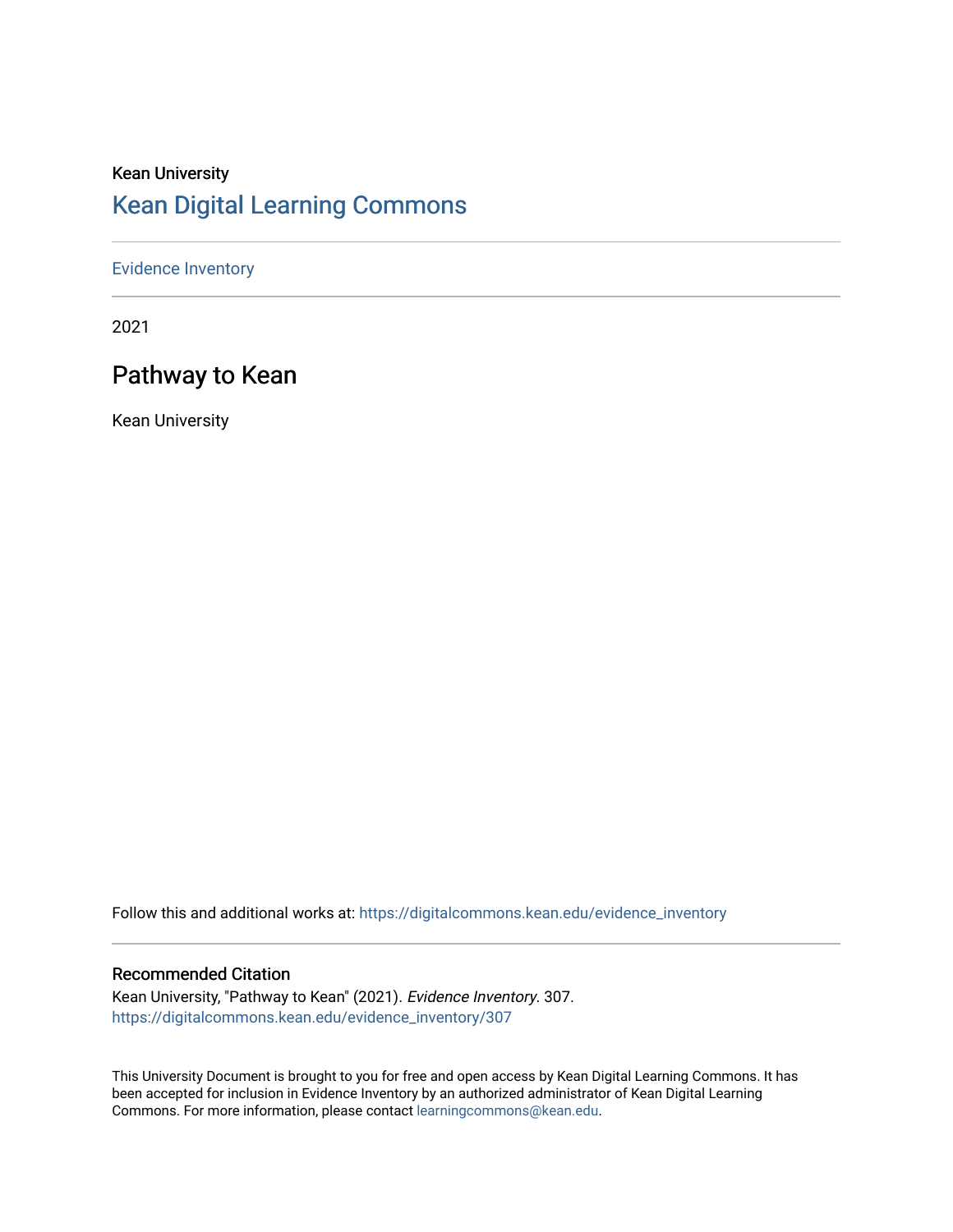#### Pathway to Kean

#### Abstract

The Pathway to Kean demonstrates Kean's commitment to helping all students climb higher to reach their goals. The joint admission program helps students who do not currently meet the freshman admission criteria to achieve their dream of earning a 4-year college degree from Kean University. Students in the Pathway to Kean program will begin their first two years at their local county college, earn their associate's degree, then transfer to complete their bachelor's degree at Kean University.

Participants in Pathway to Kean will earn two valuable degrees, and graduate with less college debt in the same amount of time it typically takes to complete a four-year degree. The following extended support services make the transition to Kean as seamless as possible:

- Guaranteed admission to Kean University upon completing associate's degree at a partner county college.
- Kean student support services including a transfer admission counselor and credit evaluator to ensure maximized credit transfer.
- [Transfer scholarships](https://www.kean.edu/offices/financial-aid-0/transfer-scholarships) of up to \$3,500 for those who qualify.
- A dedicated Kean [financial aid](https://www.kean.edu/offices/financial-aid) counselor during your final semester at your county college.
- A Kean University application fee waiver.

#### Participating County Colleges

[Brookdale Community College](https://www.kean.edu/media/brookdale-ferpa) 

[County College of Morris](https://www.kean.edu/media/ccm-ferpa) 

[Essex County College\\*](https://www.kean.edu/media/ecc-ferpa)

[Middlesex College](https://www.kean.edu/media/middlesex-ferpa)

[Ocean County College](https://www.kean.edu/media/occ-ferpa) 

[Union County College](https://www.kean.edu/media/ucc-ferpa)

\* Pending approval

The list of partnership county colleges continues to grow. You can still benefit from the Pathway to Kean program even if your county of residence is not listed above.

Contact the Office of Transfer Admissions at (908) 737-7100 or email transfer@kean.edu for additional details on how to apply for alternative pathways regardless of where you live in New Jersey.

#### Next Steps

- 1. Apply to any participating community college.
- 2. Fill out a FERPA form and submit it to the Registrar's Office at your participating college of choice. The appropriate FERPA form can be found by clicking on the participating college name listed above.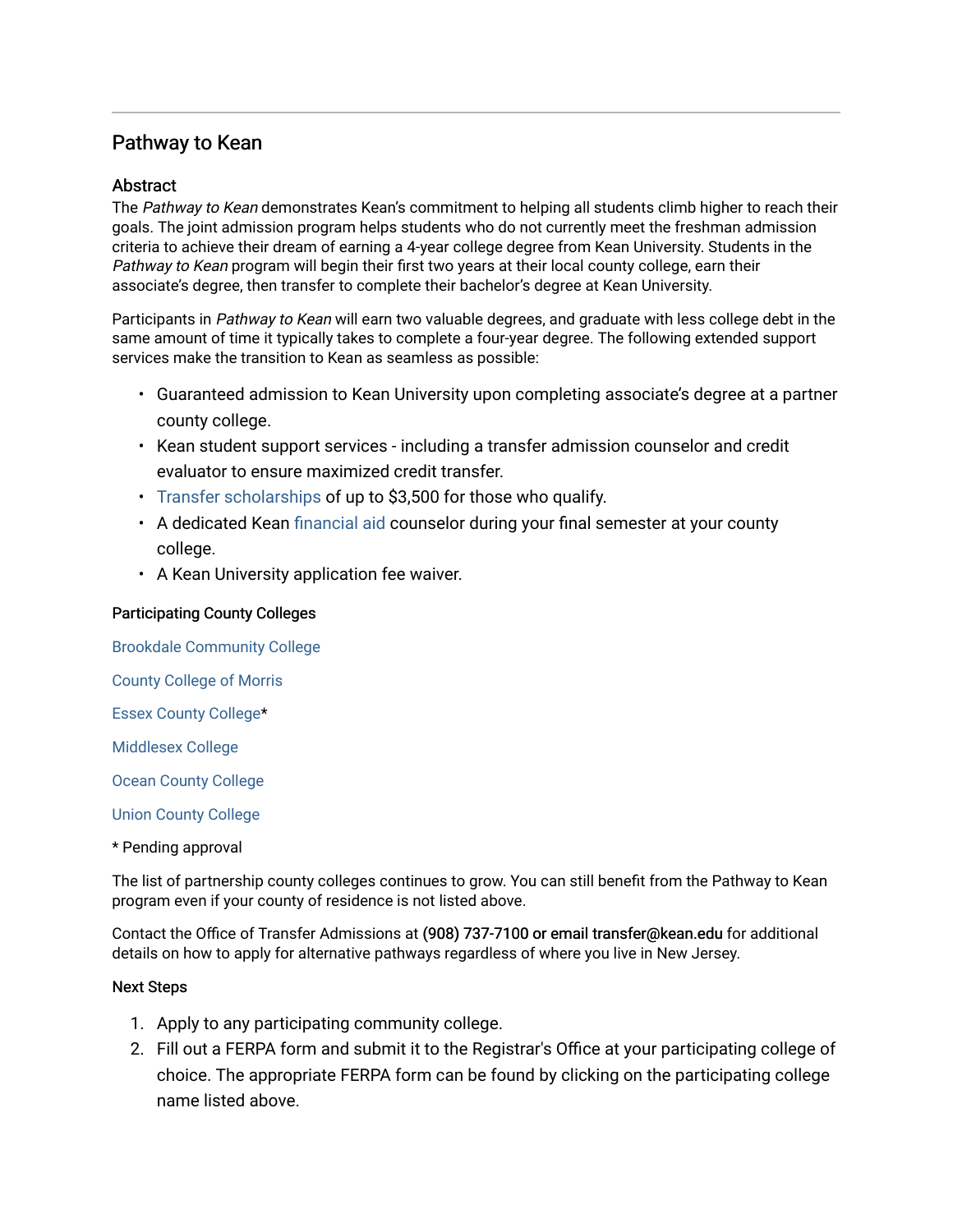3. During your final semester at the community college, complete the Kean transfer application. Be sure to contact [transfer@kean.edu](mailto:transfer@kean.edu) for your Pathway to Kean application fee waiver.

#### Pathway to Kean Application Requirements

- An AA or AS degree in participating programs from any community college in New Jersey
- A minimum GPA of 2.0
- Successful Portfolio Review or Audition if required for your program of choice

#### **CONTACT INFORMATION**

Questions? Contact the Transfer Admissions at (908) 737-7100 or email transfer@kean.edu.

Keywords Pathways to Kean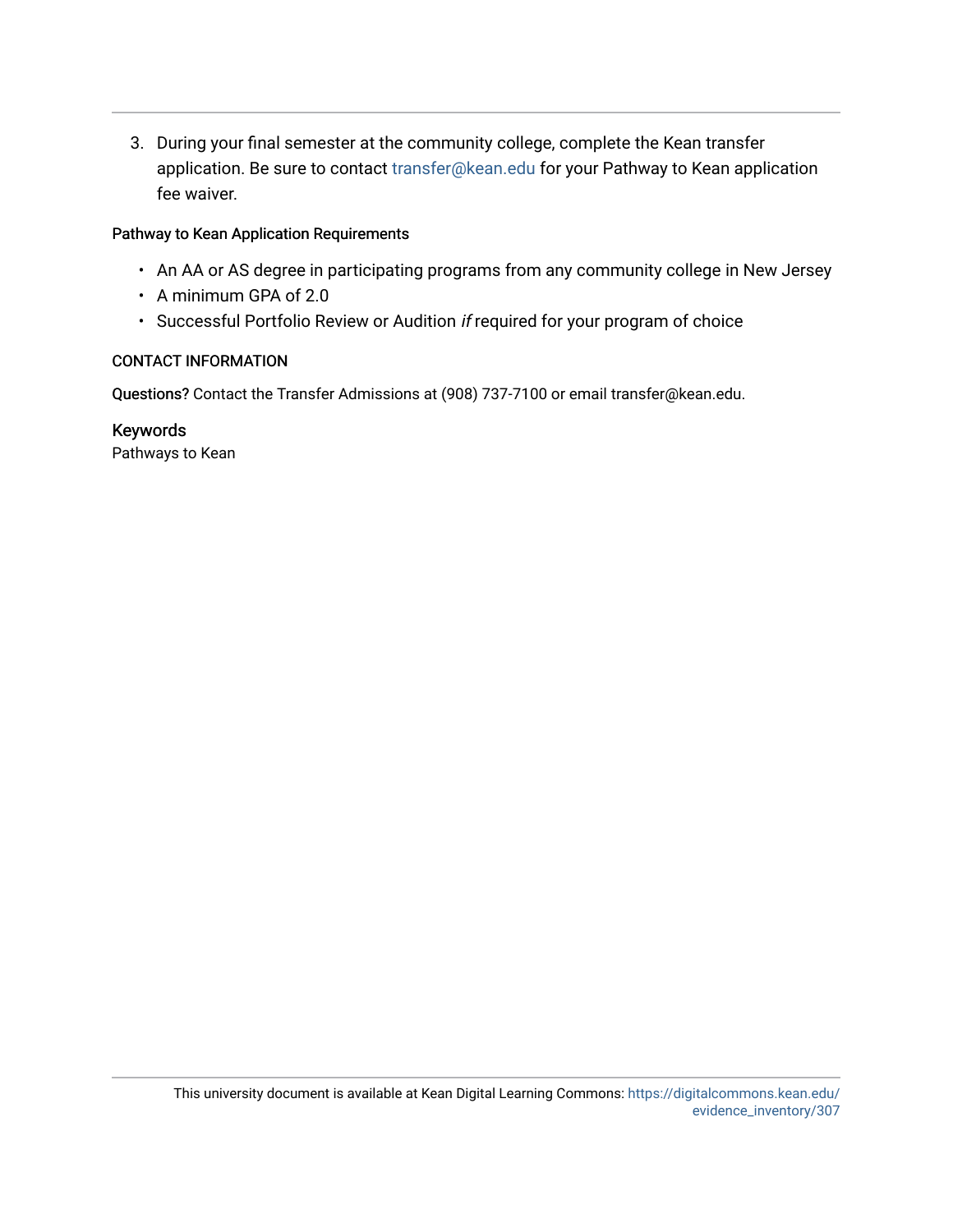# Weather Alert

Due to the impending storm and the State of Emergency recently declared by Gov. Murphy, all classes on the main campus and Kean Skylands are canceled beginning at 7 p.m. tonight. All classes also will be canceled tomorrow, Tuesday, October 26, and nonessential personnel should not report to campus. Kean Ocean students should visit the Ocean County College website for information regarding any class [cancellations.](https://www.ocean.edu/)



# Pathway to Kean

# **[Participating](https://www.kean.edu/participating-programs) Programs**

#### **Pathway to Kean**

The *Pathway to Kean* demonstrates Kean's commitment to helping all students climb higher to reach their goals. The joint admission program helps students who do not currently meet the freshman admission criteria to achieve their dream of earning a 4-year college degree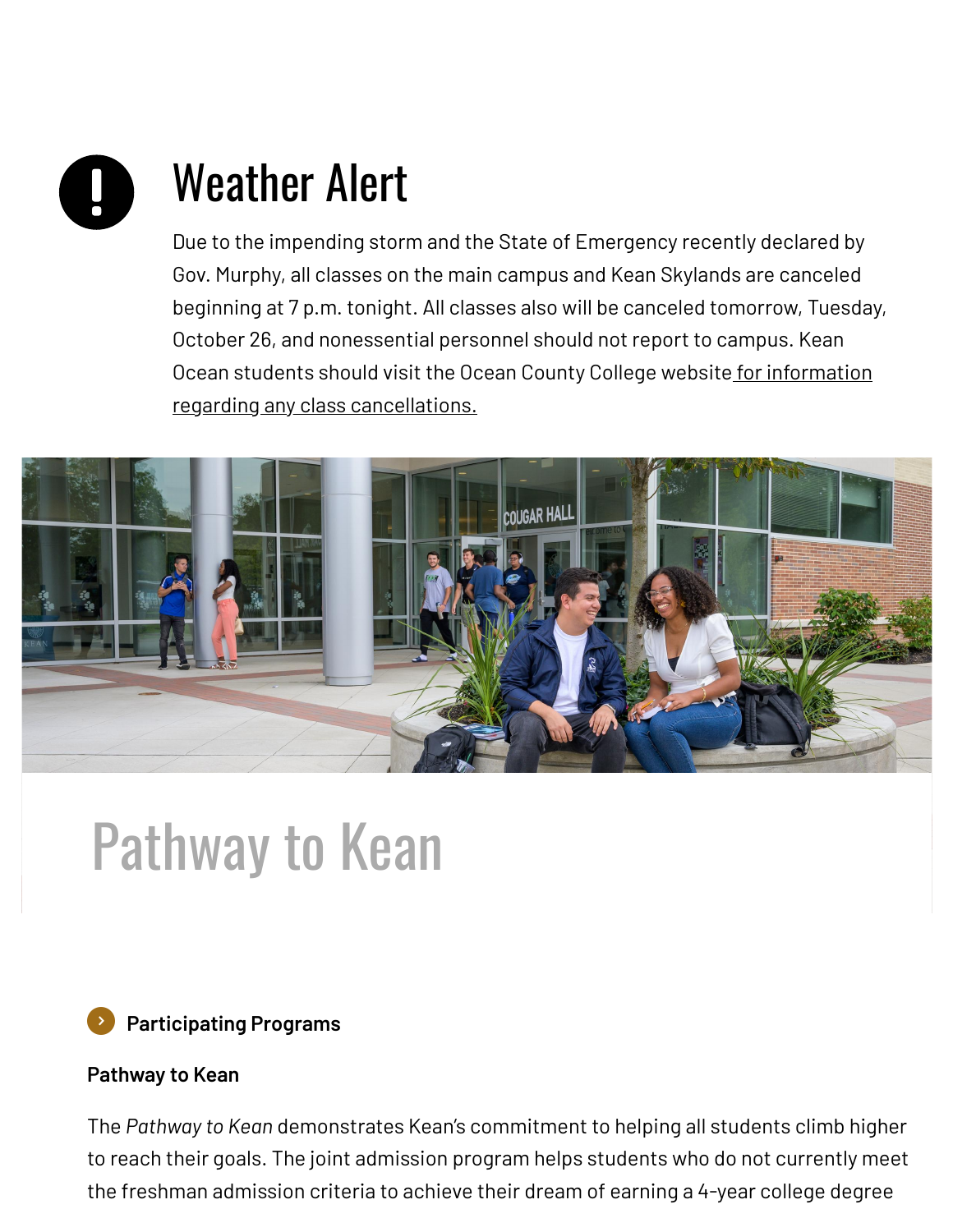from Kean University. Students in the *Pathway to Kean* program will begin their first two years at their local county college, earn their associate's degree, then transfer to complete their bachelor's degree at Kean University.

Participants in *Pathway to Kean* will earn two valuable degrees, and graduate with less college debt in the same amount of time it typically takes to complete a four-year degree. The following extended support services make the transition to Kean as seamless as possible:

- Guaranteed admission to Kean University upon completing associate's degree at a partner county college.
- Kean student support services including a transfer admission counselor and credit evaluator to ensure maximized credit transfer.
- Transfer [scholarships](https://www.kean.edu/offices/financial-aid-0/transfer-scholarships) of up to \$3,500 for those who qualify.
- A dedicated Kean [financial](https://www.kean.edu/offices/financial-aid) aid counselor during your final semester at your county college.
- A Kean University application fee waiver.

# **Participating County Colleges**

- **Brookdale [Community](https://www.kean.edu/media/brookdale-ferpa) College**
- **County [College](https://www.kean.edu/media/ccm-ferpa) of Morris**
- \* **Essex County [College](https://www.kean.edu/media/ecc-ferpa)**
- **[Middlesex](https://www.kean.edu/media/middlesex-ferpa) College**
- **Ocean County [College](https://www.kean.edu/media/occ-ferpa)**
- **Union County [College](https://www.kean.edu/media/ucc-ferpa)**
- \* Pending approval

The list of partnership county colleges continues to grow. You can still benefit from the Pathway to Kean program even if your county of residence is not listed above.

Contact the Office of Transfer Admissions at **(908) 737-7100 or email transfer@kean.edu** for additional details on how to apply for alternative pathways regardless of where you live in New Jersey.

#### **Next Steps**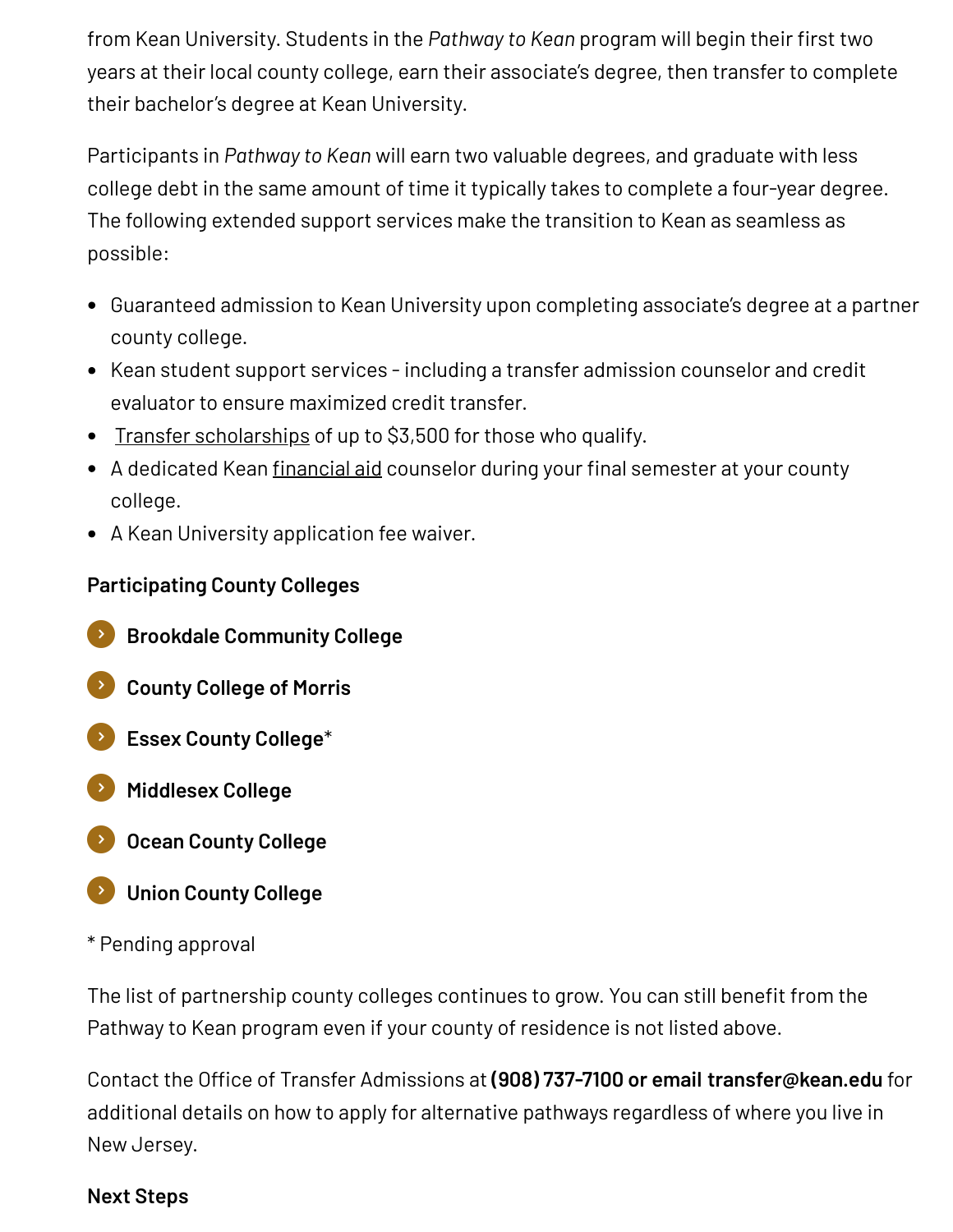- 1. Apply to any participating community college.
- 2. Fill out a FERPA form and submit it to the Registrar's Office at your participating college of choice. The appropriate FERPA form can be found by clicking on the participating college name listed above.
- 3. During your final semester at the community college, complete the Kean transfer application. Be sure to contact [transfer@kean.edu](mailto:transfer@kean.edu) for your Pathway to Kean application fee waiver.

#### **Pathway to Kean Application Requirements**

- An AA or AS degree in participating programs from any community college in New Jersey
- A minimum GPA of 2.0
- Successful Portfolio Review or Audition *if* required for your program of choice

# **CONTACT INFORMATION**

**Questions?** Contact the Transfer Admissions at (908) 737-7100 or email transfer@kean.edu.

# Contact the Office of Transfer Admissions

# **Kean University**

Main Campus in Union Telephone: (908) [737-7100](tel:%28908%29737-7100) Email: [transfer@kean.edu](mailto:transfer@kean.edu)

# **Kean Ocean**

Gateway Building 103 Ocean County College Telephone: (732) [255-0356](tel:%28732%29255-0356) Email: [keanocc@kean.edu](mailto:keanocc@kean.edu)

# **Kean Skylands**

Jefferson Township Telephone: (908) [337-0877](tel:%28908%29337-0877) Email: [transfer@kean.edu](mailto:transfer@kean.edu)

# **Kean Online**

Telephone: (908) [737-3239](tel:%28908%29737-3239) Email: [keanonline@kean.edu](mailto:keanonline@kean.edu)